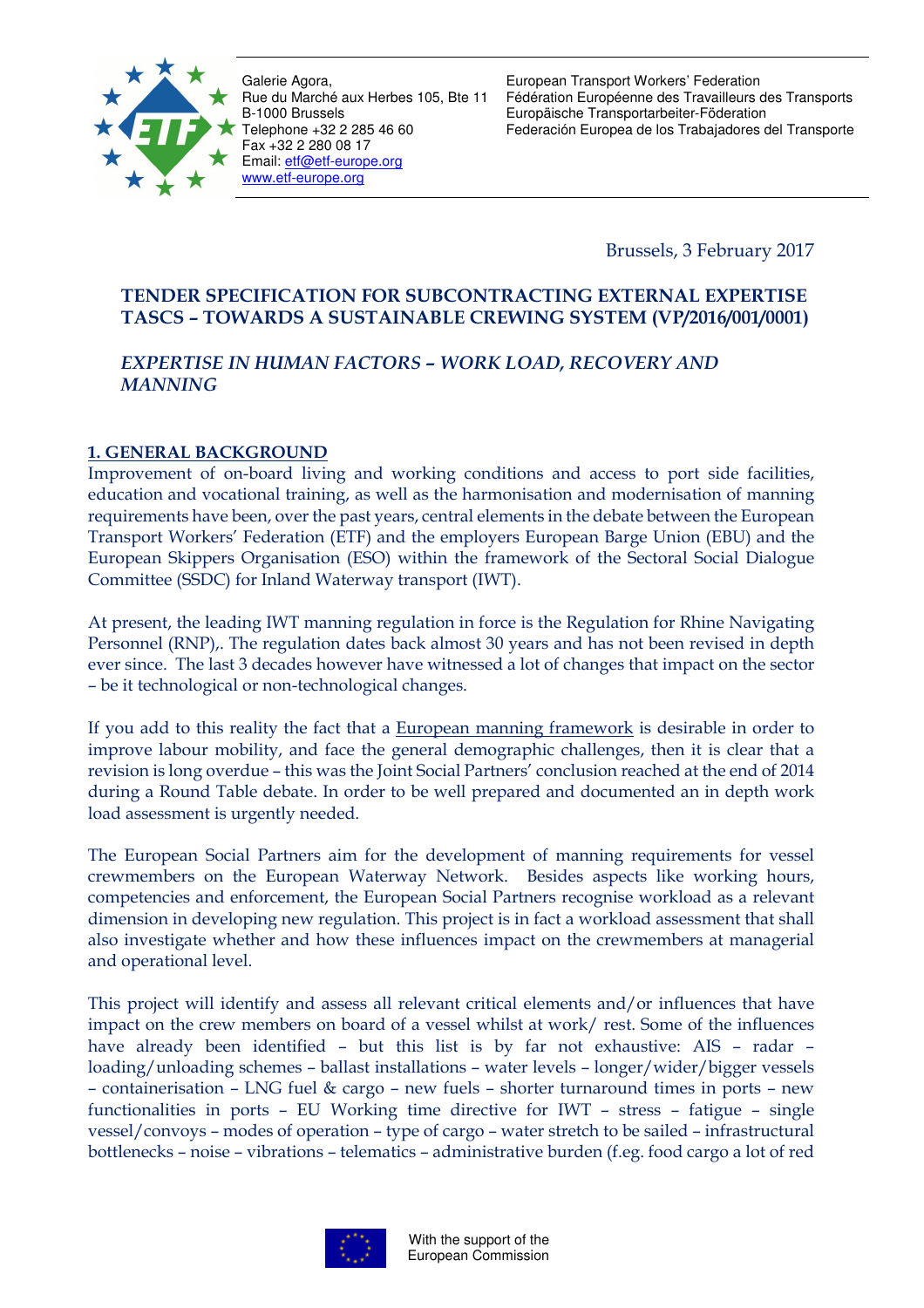

European Transport Workers' Federation Fédération Européenne des Travailleurs des Transports Europäische Transportarbeiter-Föderation Federación Europea de los Trabajadores del Transporte

tape) – engines – physical equipment (winches etc) – passenger vessels – new electronic tools ESRB/E-Logbook - …

The manning challenges that have been affecting the IWT Sector for many years speak in favour of the improvement of working and living conditions on board, an indispensable factor to make navigating professions more attractive, the enhancement of skills through modernised and up to date training programmes, and better prospects of a career path both on a vessel and ashore. In order to do so, a shift in the public perception of navigation is urged, particularly amongst youngsters who often have an old-fashion and outdated image of the profession.

As both technological and non-technological changes have had an impact on work processes in the last three decades, European Social Partners need insight in the workload aspects of crewmembers in order to develop a documented proposal for in depth revision of existing regulation. Contextual factors are e.g.:

- 1. Shortage of qualified staff
- 2. Ageing population
- 3. Technical developments or increasing automation both on/near waterways and on board, taking into account that the level of automation may differ between vessels
- 4. Changing required staff functions (education for some functions in actual legislation does not even exist anymore)
- 5. Need for operational excellence
- 6. Ongoing optimisation of logistics
- 7. Difficult enforcement of current, out dated manning practices and rest periods
- 8. Different regulations per waterway that inhibit transparent and effective operation.

In the light of what is stated above, the aims is to identify and assess all critical elements and/or influences that impact on the crewmembers on board of a vessel whilst at work or at rest

*The final ambition of the European Social Partners is a documented proposal with different options, for an easy to use (transparent, flexible, sustainable) and easy to enforce manning instrument for the European waterway network, taking relevant differences in characteristics into account.*

### **2. PURPOSE OF THE CONTRACT**

An external Research Partner (RP) with expertise in the field concerned will be given the task to answer the research questions by participatory human factors field research in selected EU Member States, preparing and chairing reflective and exploratory workshops with all necessary stakeholders. They will report on their findings and produce reports accessible for the targeted audience. They will develop a draft instrument for defining manning settings and planning.

The work of the external Research Partner will be monitored and supervised by a Steering Group (SG) composed of the European Social Partner Organisations EBU, ESO and ETF. The Research Partner will participate in all project events except the first Steering Group meeting during which the RP will be selected. (4 SG's, 2 Focal Group meetings, 1 Mid-Term Event, 2 workshops, Final Conference) and it goes without saying that he will closely collaborate with the project secretariat & project manager.

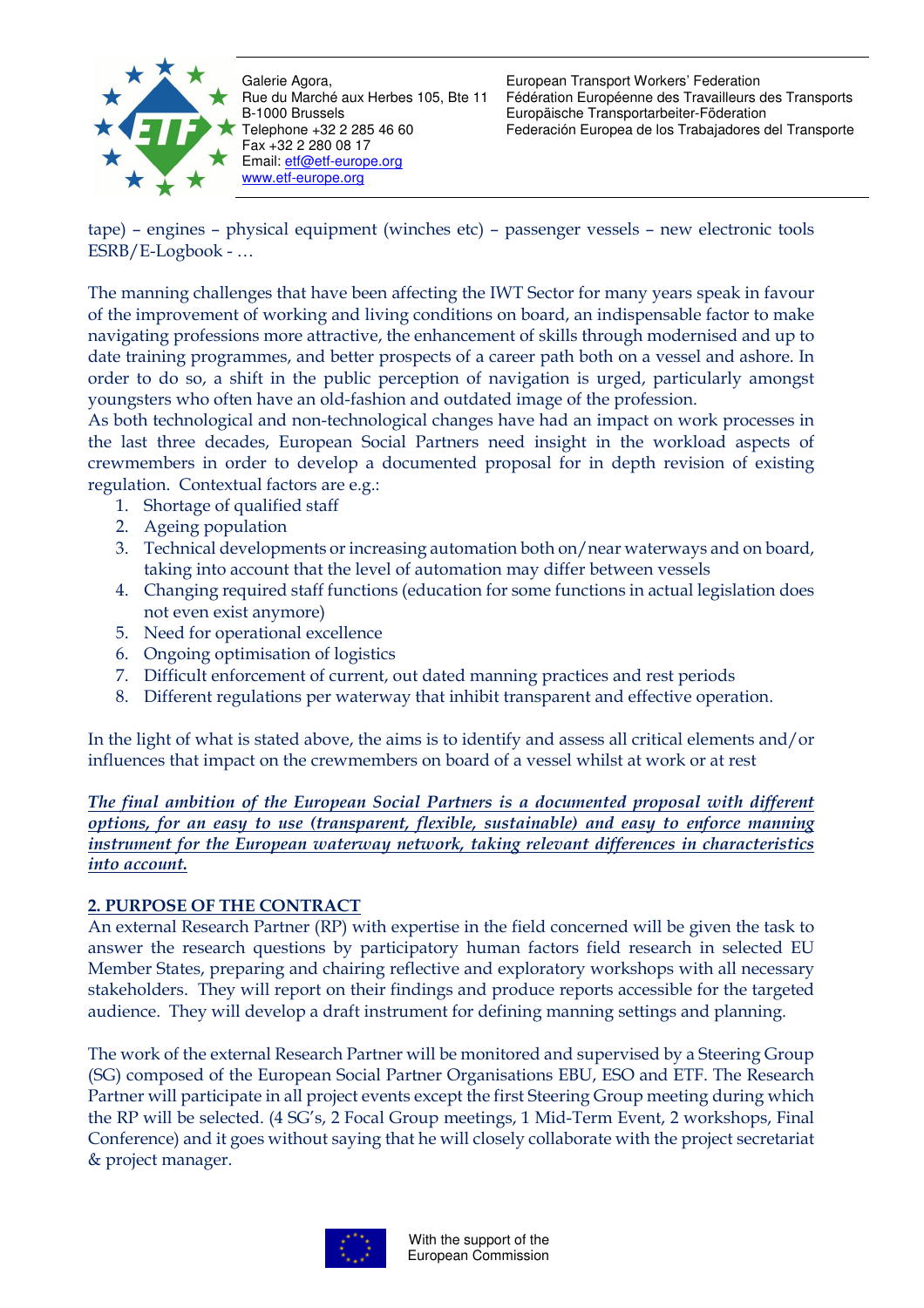

European Transport Workers' Federation Fédération Européenne des Travailleurs des Transports Europäische Transportarbeiter-Föderation Federación Europea de los Trabajadores del Transporte

# **3. TASKS TO BE PERFORMED BY THE CONTRACTOR**

## 3.1. Description of tasks

Existing regulations for vessels' crew manning are not a required basis for this study/research. The outcome of the project/study/research shall form the basis for new regulations to come. However, if part of the existing regulations are found to be adequate in this project this is also a result.

The scientific discipline of human factors systematically takes care of human strengths and weaknesses during the system-oriented design of work (workload), interaction with devices/machines and the organisation resulting in an optimal overall performance in combination with well-being. In this project the overall system with its elements that contribute to the performance shall be studied including at least the vessel and its crew, the organisation, customer, terminal, port, traffic control etc. Workload is characterised by several aspects including shift work and solo work. The project shall cover both physical and mental workload. These workload aspects can be clustered in three main aspects that determine mental and physical workload: task demands, (working) environment and individual factors & perception. The resulting workload determines system performance in combination with well-being. An unbalanced workload can be solved in different ways (underload/excessive load):

- Change in amount of crew
- Change in work-rest patterns (work schedules), apart from patterns in sail-lie still pattern of the ship (mode of exploitation)
- Change in task allocations (mechanisation or automation).

The RP must give an answer to at least the following questions, but during the project additional questions can be formulated if relevant:

- 1. Identify all critical elements in the process and corresponding task demands that contribute to mental and physical workload and recovery:
	- a. type of tasks to be performed (like acquiring work, preparation of the voyage, loading, unloading, departure, arrival, sailing, maintenance, administration, cleaning, planning, waiting, training, safety management of passengers, study, cooking, travelling etc.), amount of work, complexity of work, speed and quality in task performance needed, solo work all related to ship/workstation characteristics, stage in logistics processes and (need for) recovery;
	- b. different operational modes during task performance (e.g. normal, planned,disturbed mode (maintenance), unplanned disturbed mode (error mode), calamity);
	- c. different infrastructural parts of a journey (lock, bridge, port, traffic, tide, current, corners etc.);
- 2. operational characteristics1;Assess identified critical elements in the task demands during operation and rest on board and competencies needed taking into account;

ship characteristics during rest: cabins, position on the ship;



 $\overline{a}$ <sup>1</sup> In all questions at least the following characteristics shall be evaluated on relevance:

<sup>•</sup> in loads: dry bulk, tank transport, container transport, sands, passengers, miscellaneous loads, ferryboats, dangerous goods, tugs;

<sup>•</sup> ship characteristics during work: length, degree of automation, age;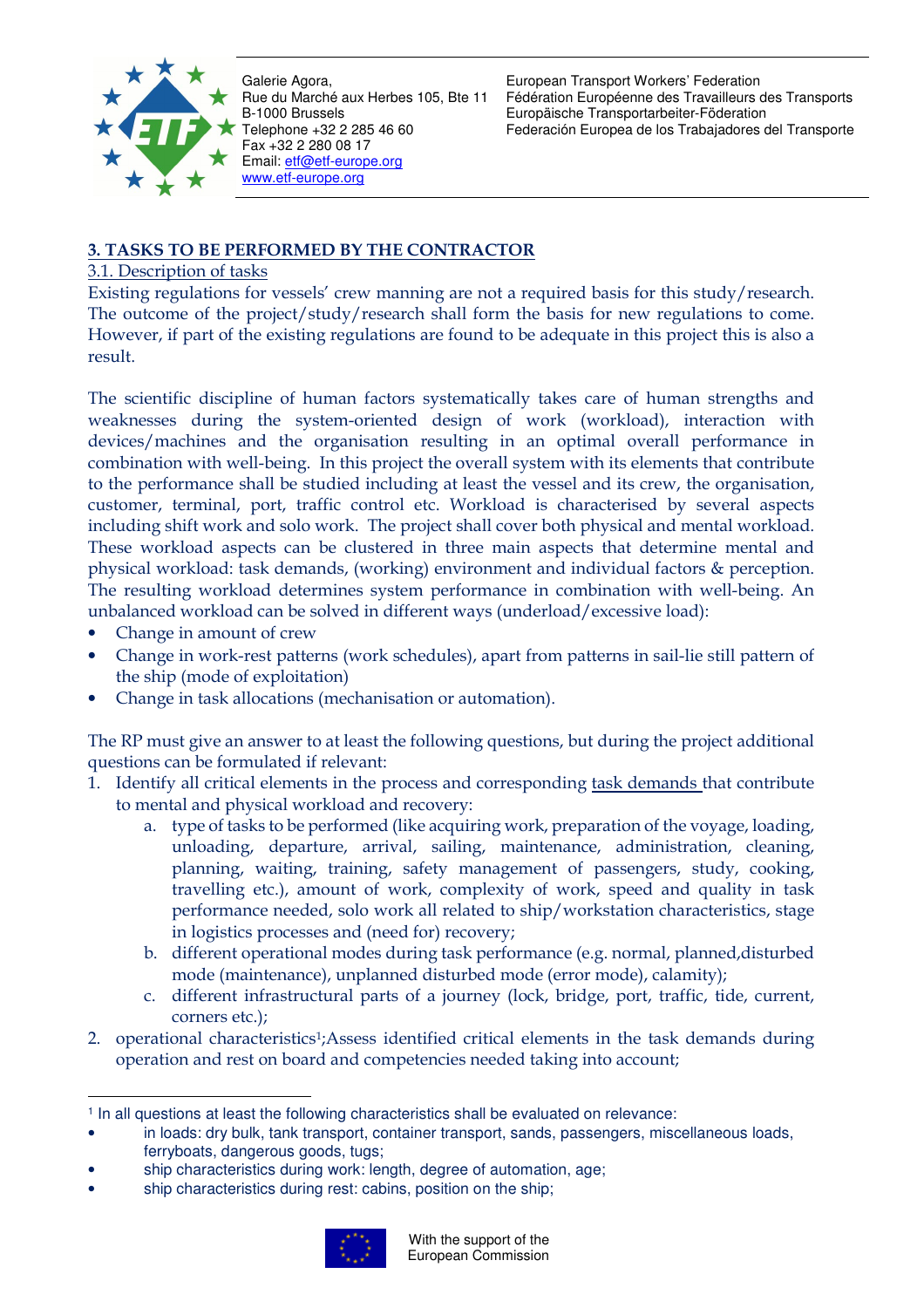

European Transport Workers' Federation Fédération Européenne des Travailleurs des Transports Europäische Transportarbeiter-Föderation Federación Europea de los Trabajadores del Transporte

Identify all critical elements in the process and corresponding working environment that contribute to mental and physical workload and recovery (like work and recovery place (in/ on/ around the vessel including private cabins), organization of the work, work schemes (duration of the shift, circadian rhythm, shift work) and staffing (type and amount of manning, social interaction).

- 3. Assess identified critical elements in the working environment that contribute to mental and physical workload and competencies needed.
- 4. Identify all critical elements in individual factors and perception (competency, level of experience and fatigue as a result of work schemes/ amount of work/ complexity).
- 5. Assess all critical elements in individual factors & perception.
- 6. Identification and assessment enforcement crewing settings.
- 7. Investigate experience with actual legislation: what elements do contribute to flexible, enforceable legislation and what elements hinder flexible application and clear enforcement.
- 8. Investigate future developments in IWT logistics and ship design (e.g. materials used, allocation of tasks to machines).
- 9. Develop a manning framework/ instrument that takes into account the IWT processes, tasks, proper task allocation and critical elements, applicable EU and national law/ regulations.

The questions have to be related to at least:

- Rhine Vessel Inspection Regulations (1995) (ship design like construction/ facilities, equipment and noise related to safety);
- 89/391/EC (Occupational Safety and Health) and the European working time Directive 2014/112/EU;<sup>2</sup>
- the RPN (2011) CEVNI (2009);
- the national and international IWT regulations;
- ILO MLC2006 recommendation on working hours;
- ILO No. 8 of 1920 Hours of work Recommendation concerning the Limitation of Hours of Work in Inland Navigation (this includes measures to manage vibration on ships to protect seafarers);
- collective agreements;
- ADN (2015);

<sup>2</sup> http://eur-lex.europa.eu/legal-content/EN/TXT/?uri=CELEX%3A32014L0112



 $\overline{a}$ infrastructural influences (locks, bridges, straight/ curved water, water level, traffic density, stream patterns, curent,VTS coordination);

environmental/ meteorological influences (high/low water, day/ night, wind);

<sup>•</sup> destination, terminal characteristics;

customers' requirements;

<sup>•</sup> composition of the crew in relation to competences needed in order to perform the tasks available in a safe, effective and efficient way;

<sup>•</sup> modes of exploitation (the study should not be limited to the existing pre-set modes of exploitation that no longer seem to be fit for purpose);

<sup>•</sup> organisation characteristics (cooperation, small personal enterprise, free-lance).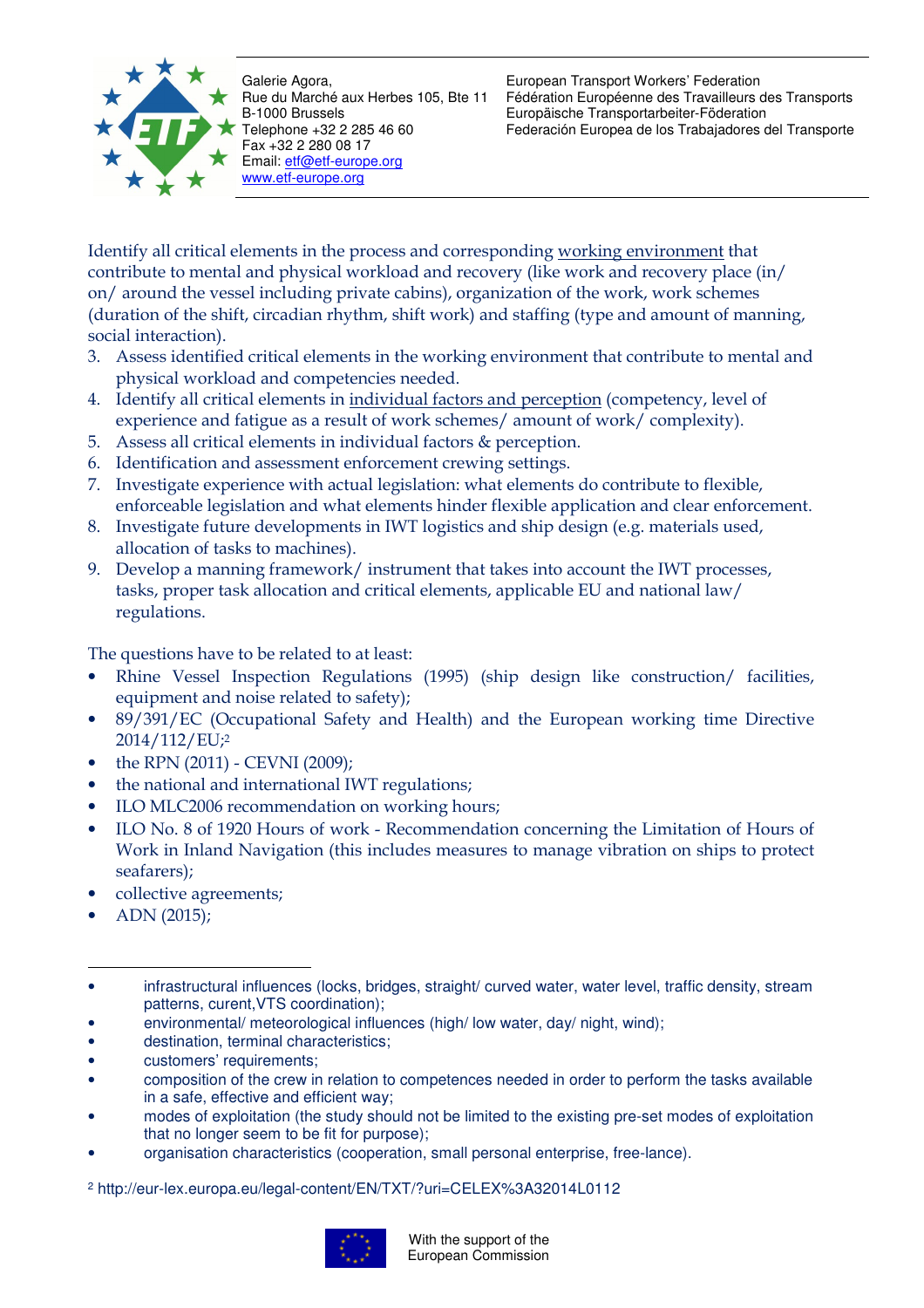

European Transport Workers' Federation Fédération Européenne des Travailleurs des Transports Europäische Transportarbeiter-Föderation Federación Europea de los Trabajadores del Transporte

- required professional competencies for crewmembers; <sup>3</sup>
- current studies on noise and whole body vibrations;
- current human factors standards and regulations and state of the art knowledge;
- clear and easy to control and enforcement by authorities.

Thus the workload study shall focus on the direct journey including travelling to and from home, as this has a direct impact on the crewmembers' well-being.

The RP will be asked to look after:

- $\checkmark$  answering the research questions by participatory human factors field research in selected EU Member States, preparing and chairing reflective and exploring workshops with all necessary stakeholders; (approx. 50 ship visits – a balance is to be struck amongst following commodities: dry bulk, tank transport, container transport, sands, passengers, miscellaneous, ferryboats, dangerous goods, tugs)
- $\checkmark$  reporting findings and reports needed, accessible for the target audience;
- $\checkmark$  developing a draft instrument for defining manning settings & planning.

## **Approach:**

The research must give an answer to at least the questions, earlier mentioned, but additional questions can be formulated if relevant during the project. An expected approach is included for each question.

| Questions (summarized) |                         |             | Expected approach (not mandatory)                         |  |
|------------------------|-------------------------|-------------|-----------------------------------------------------------|--|
|                        | Identification task     | a.          | Exploring field research with generic human factors task  |  |
|                        | demands during          |             | analysis for all crew members: which human tasks,         |  |
|                        | travelling (work-home   |             | amount of work, level of automation/complexity of         |  |
|                        | v.v.), sailing, on deck |             | work, quality and speed needed in task performance,       |  |
| and in engine room     |                         |             | communication patterns, frequency and duration of         |  |
|                        |                         |             | tasks, process characteristics/planning/seasonal          |  |
|                        |                         |             | influences, etc.                                          |  |
|                        |                         |             | b. Literature review of (inter-) national publications on |  |
|                        |                         |             | known task characteristics and demanding influences.      |  |
|                        |                         |             | Standardized detailed human factors task analysis crew    |  |
|                        |                         |             | members considering diverse operational modalities:       |  |
|                        |                         |             | daily operations, calamities, maintenance, etc. (see a)   |  |
|                        |                         | $d_{\cdot}$ | Workshops with end-users (crew) for identification of     |  |
|                        |                         |             | elements and situations not observed                      |  |
|                        |                         | e.          | End user participation sessions (crew) for feed-back for  |  |
|                        |                         |             | verification and additional information                   |  |
| $\overline{2}$         | Assessment/             | a.          | Mixed methods: objective observations and                 |  |
|                        | classification of task  |             | measurements during field research, subjective            |  |

 $\overline{a}$ 3 https://www.unece.org/fileadmin/DAM/trans/doc/2014/sc3wp3/IEG\_01/Item\_3\_IEG-2014- 2\_STCIN\_tables\_PLATINA.pdf

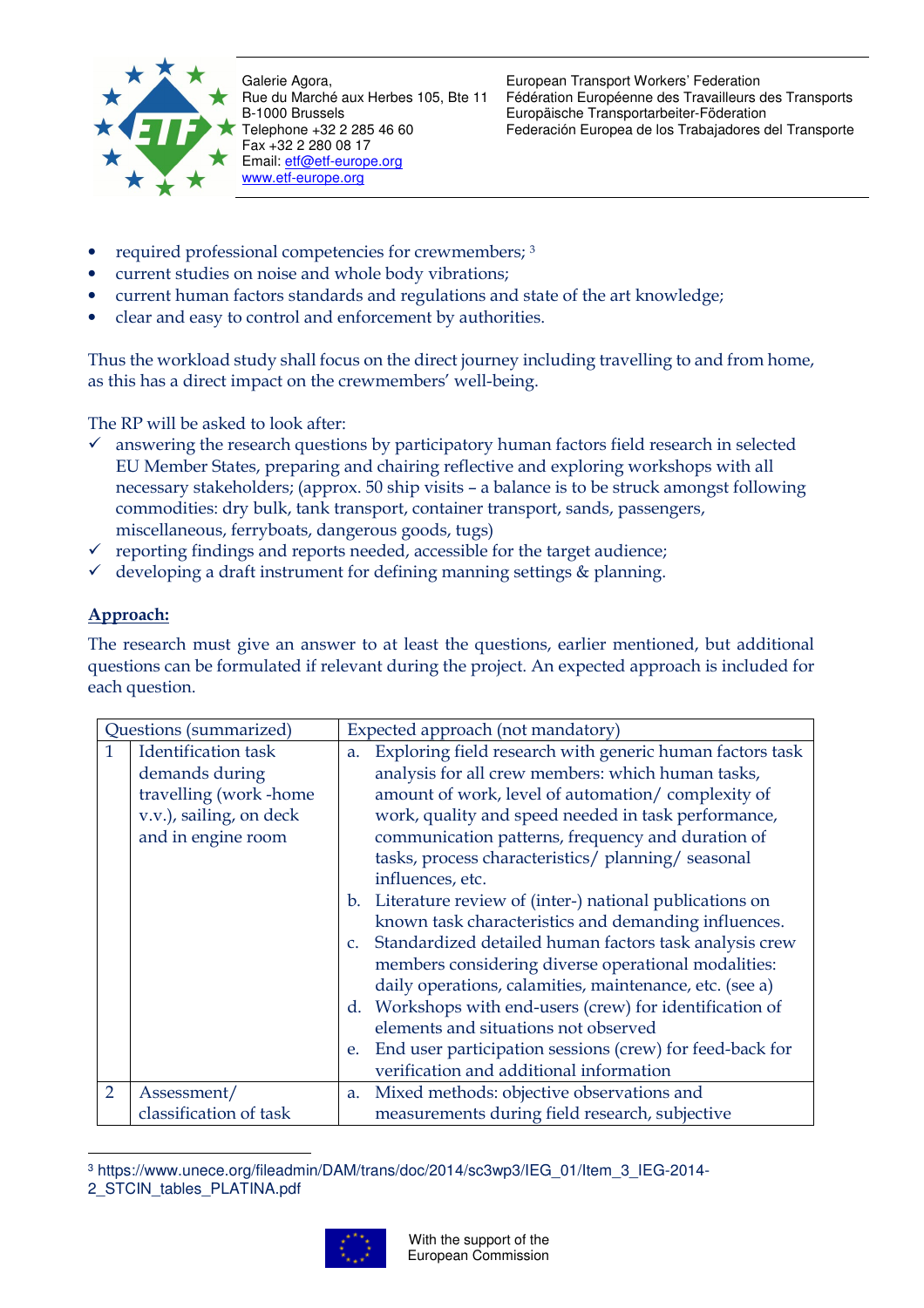

European Transport Workers' Federation Fédération Européenne des Travailleurs des Transports Europäische Transportarbeiter-Föderation Federación Europea de los Trabajadores del Transporte

|                | demands ad 1                                                                                                                           | experienced workload (e.g. interviews, short                                                                                                                                                                                                                                                                                                                                                                                                                                                                                                                                                                                                                                                                                                                                                                                                                                                                                                                |
|----------------|----------------------------------------------------------------------------------------------------------------------------------------|-------------------------------------------------------------------------------------------------------------------------------------------------------------------------------------------------------------------------------------------------------------------------------------------------------------------------------------------------------------------------------------------------------------------------------------------------------------------------------------------------------------------------------------------------------------------------------------------------------------------------------------------------------------------------------------------------------------------------------------------------------------------------------------------------------------------------------------------------------------------------------------------------------------------------------------------------------------|
|                |                                                                                                                                        | questionnaire), human factors expert judgement<br>Covering all characteristics e.g. load, ship, terminal<br>$\mathbf{b}$ .                                                                                                                                                                                                                                                                                                                                                                                                                                                                                                                                                                                                                                                                                                                                                                                                                                  |
|                |                                                                                                                                        | (footnote 1)                                                                                                                                                                                                                                                                                                                                                                                                                                                                                                                                                                                                                                                                                                                                                                                                                                                                                                                                                |
|                |                                                                                                                                        | Workshop with end users of the manning requirements                                                                                                                                                                                                                                                                                                                                                                                                                                                                                                                                                                                                                                                                                                                                                                                                                                                                                                         |
|                |                                                                                                                                        | $C_{\star}$                                                                                                                                                                                                                                                                                                                                                                                                                                                                                                                                                                                                                                                                                                                                                                                                                                                                                                                                                 |
|                |                                                                                                                                        | to explore needs and expectations for possible tool,                                                                                                                                                                                                                                                                                                                                                                                                                                                                                                                                                                                                                                                                                                                                                                                                                                                                                                        |
|                |                                                                                                                                        | including enforcement services (e.g. Aquapol)                                                                                                                                                                                                                                                                                                                                                                                                                                                                                                                                                                                                                                                                                                                                                                                                                                                                                                               |
| 3              | Identification (working)<br>environment during<br>travelling (work - hoe<br>v.v.), recovery, sailing,<br>on deck and in engine<br>room | Exploring field research with generic human factors task<br>a.<br>analysis for all crew members: working place and<br>recovery place in and around the vessel and private<br>cabine, information & controls, level of automation,<br>man-machine interaction, organisation of the work, solo<br>work, work schemes (duration of the shift, circadian<br>rhythm, shift work), type and amount of staffing<br>b. Literature review of (inter-) national publications on<br>known demanding working environment characteristics<br>c. Standardized detailed human factors working<br>environment analysis crew members considering<br>influence of diverse operational modalities: daily<br>operations, calamities, maintenance, etc. (see a)<br>d. Workshops with end-users (crew) for identification of<br>elements and situations not observed<br>End user participation sessions (crew) for feed-back for<br>e.<br>verification and additional information |
| $\overline{4}$ | Assessment/                                                                                                                            | Mixed methods: objective observations during field                                                                                                                                                                                                                                                                                                                                                                                                                                                                                                                                                                                                                                                                                                                                                                                                                                                                                                          |
|                | classification of working                                                                                                              | research, if necessary measurements (e.g. whole body                                                                                                                                                                                                                                                                                                                                                                                                                                                                                                                                                                                                                                                                                                                                                                                                                                                                                                        |
|                | environment ad 3                                                                                                                       | vibrations, noise), added with qualitative experienced                                                                                                                                                                                                                                                                                                                                                                                                                                                                                                                                                                                                                                                                                                                                                                                                                                                                                                      |
|                |                                                                                                                                        | workload                                                                                                                                                                                                                                                                                                                                                                                                                                                                                                                                                                                                                                                                                                                                                                                                                                                                                                                                                    |
| 5              | Identification individual<br>factors and perception                                                                                    | Exploring field research on relation between task demands<br>and experienced competencies, level of experience, stress<br>coping, fatigue, social aspects on board, personal affairs in<br>private life.                                                                                                                                                                                                                                                                                                                                                                                                                                                                                                                                                                                                                                                                                                                                                    |
| 6              | Assessment/                                                                                                                            | Mainly qualitative techniques, with e.g. short questionnaires                                                                                                                                                                                                                                                                                                                                                                                                                                                                                                                                                                                                                                                                                                                                                                                                                                                                                               |
|                | classification of                                                                                                                      | or observation scores.                                                                                                                                                                                                                                                                                                                                                                                                                                                                                                                                                                                                                                                                                                                                                                                                                                                                                                                                      |
|                | individual factors and                                                                                                                 |                                                                                                                                                                                                                                                                                                                                                                                                                                                                                                                                                                                                                                                                                                                                                                                                                                                                                                                                                             |
|                | perception ad 5                                                                                                                        |                                                                                                                                                                                                                                                                                                                                                                                                                                                                                                                                                                                                                                                                                                                                                                                                                                                                                                                                                             |
| 7              | Identification and                                                                                                                     | Human factors task analysis and exploration of needs and                                                                                                                                                                                                                                                                                                                                                                                                                                                                                                                                                                                                                                                                                                                                                                                                                                                                                                    |
|                | assessment enforcement                                                                                                                 | expectations for draft instrument for enforcement services                                                                                                                                                                                                                                                                                                                                                                                                                                                                                                                                                                                                                                                                                                                                                                                                                                                                                                  |
|                | crew manning                                                                                                                           | (e.g. Aquapol)                                                                                                                                                                                                                                                                                                                                                                                                                                                                                                                                                                                                                                                                                                                                                                                                                                                                                                                                              |
| 8              | Investigation future                                                                                                                   | a. Workshop with representatives on non-technical                                                                                                                                                                                                                                                                                                                                                                                                                                                                                                                                                                                                                                                                                                                                                                                                                                                                                                           |
|                | (non-) technical                                                                                                                       | developments on board (e.g. logistics, materials,                                                                                                                                                                                                                                                                                                                                                                                                                                                                                                                                                                                                                                                                                                                                                                                                                                                                                                           |
|                | developments                                                                                                                           | infrastructural elements)                                                                                                                                                                                                                                                                                                                                                                                                                                                                                                                                                                                                                                                                                                                                                                                                                                                                                                                                   |
|                |                                                                                                                                        |                                                                                                                                                                                                                                                                                                                                                                                                                                                                                                                                                                                                                                                                                                                                                                                                                                                                                                                                                             |

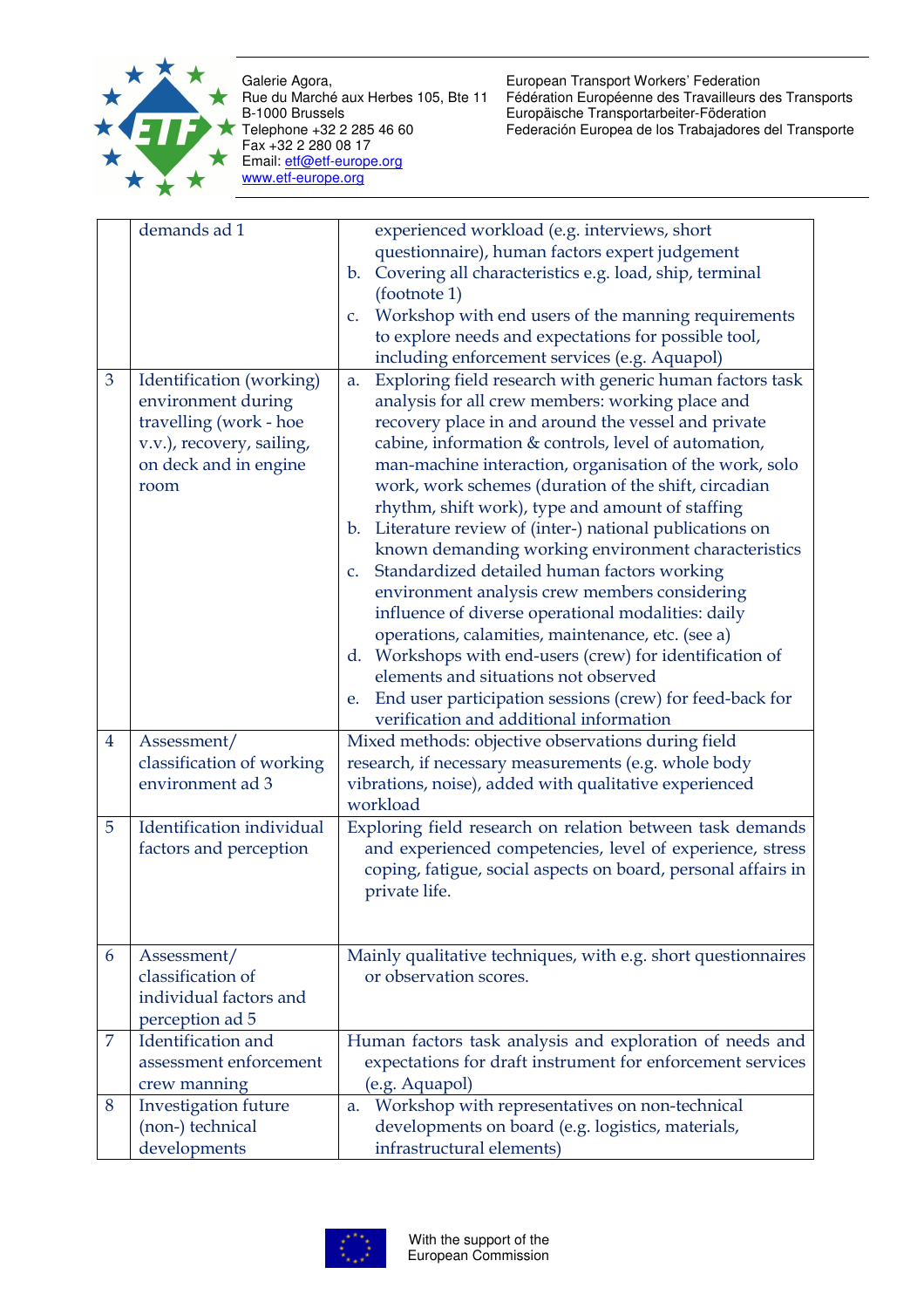

European Transport Workers' Federation Fédération Européenne des Travailleurs des Transports Europäische Transportarbeiter-Föderation Federación Europea de los Trabajadores del Transporte

|          |                                                             |               | b. Workshop with representatives on technological<br>developments on board (e.g. instrumentation, ship<br>design)                                                                                |
|----------|-------------------------------------------------------------|---------------|--------------------------------------------------------------------------------------------------------------------------------------------------------------------------------------------------|
| <b>q</b> | Investigation experience<br>actual legislation<br>framework |               | a. Workshop with end users of manning instrument (fleet<br>manager, boatmaster)<br>b. Workshop with enforcement staff on experiences actual<br>means                                             |
| 10       | Development of<br>manning instrument                        | $C_{\bullet}$ | a. Workshop with all EU delegates for feedback<br>b. Workshop with end users of manning instrument (fleet<br>manager, boatmaster) and enforcement staff<br>Try-out with draft manning instrument |

3.2. Guidance and indications on tasks execution and methodology

The work of the external Research Partner will be monitored and supervised by a Steering Group composed of the European Social Partner Organisations EBU, ESO and ETF. The Research Partner will participate in all project events. ( 4 SG's, 2 Focal Group meetings, 1 Mid-Term Event, 2 workshops, Final Conference) and it goes without saying that he will closely collaborate with the project secretariat & project manager.

## **4. EXPERTISE REQUIRED**

The tenderer shall prove his/her expertise with examples of his/her work. The contract will be awarded to tenderers that can prove that they fulfil most the following criteria:

- Expertise in the scientific discipline of human factors/ergonomics;
- Expertise in workload assessment and recovery in the field;
- Affinity with maritime sectors (Maritime or Inland Waterways or Fisheries)
- Ability to set up field research according the approach set out above
- Ability to cross analyse data and information
- Reflect international liaisons/expertise
- Able to convey information to people not specifically familiar with the topic
- Diplomacy.

# **5. TIME SCHEDULE AND REPORTING**

The research will take possibly take place between January 2017 and September 2018. Duration of the research is estimated on 20 months.

The Research Partner needs ample time to be able to conduct the field research/ship visits. As IWT vessels are constantly on the move throughout Europe it is a very challenging excersise planning the ship visits as boarding/leaving the vessel can only be done at certain locations.

The Research Partner will have to draft the discussion papers and a final report of approx 30 pages.

It goes without saying that RP will closely collaborate with the project secretariat & project manager.

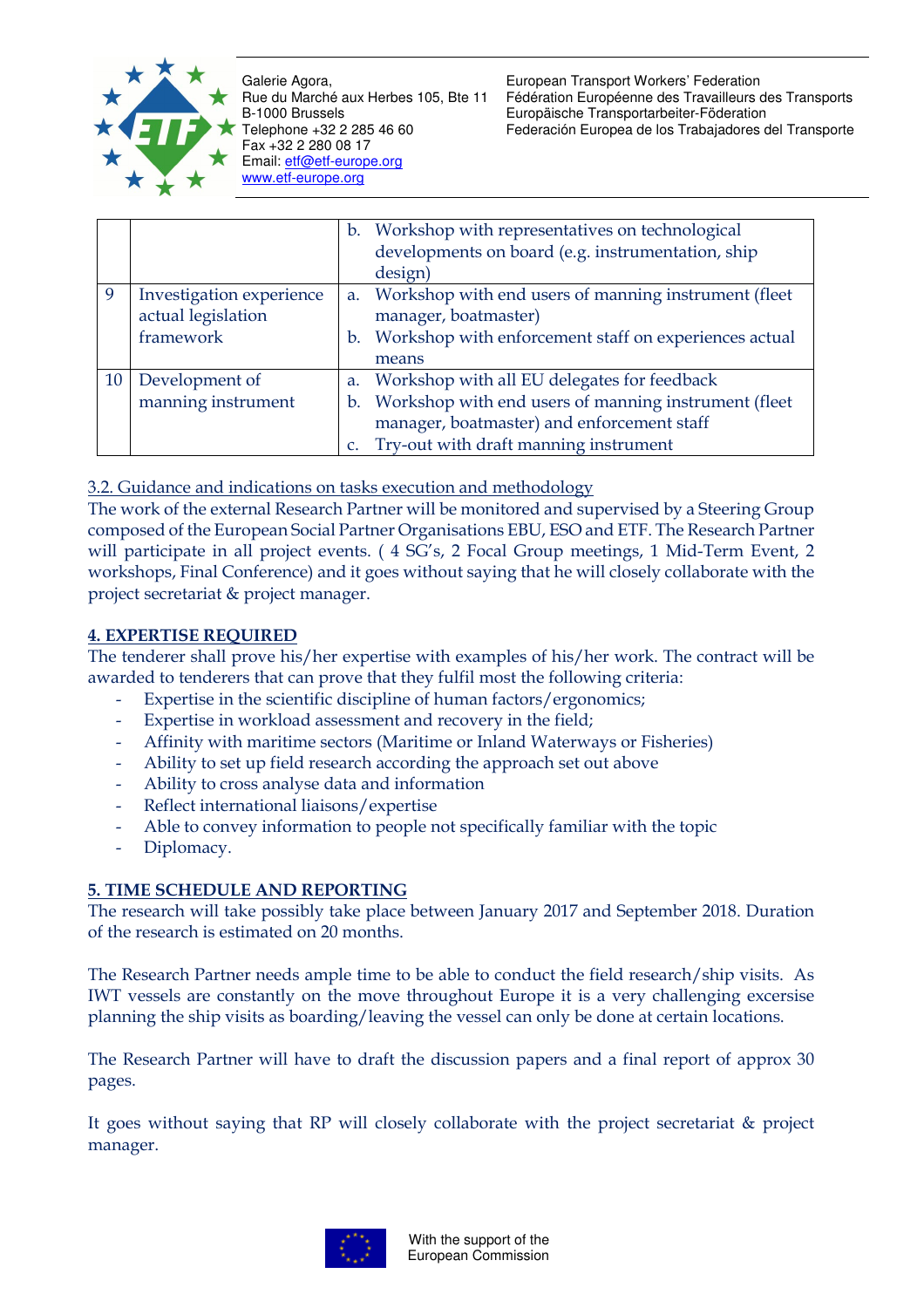

European Transport Workers' Federation Fédération Européenne des Travailleurs des Transports Europäische Transportarbeiter-Föderation Federación Europea de los Trabajadores del Transporte

# **6. PAYMENTS AND STANDARD CONTRACT**

The Research Partner will receive an advance and payments according the EU rules and upon receipt of a correct invoice.

Payments will be made to the Research Partner in three phases:

- 30% upon presentation of the first draft of the analysis
- 35% upon delivery and presentation of the first final draft analysis
- 35% once the work is finalised.

The payment of the 2nd and 3rd installments will be made once the Project Steering Group has considered that the quality of work to be completed by that respective stage of the project is satisfactory.

## **7. PRICE/BUDGET**

The maximum budget available (All included, also travel costs and covering all taxes including VAT**4**) is €229.680€.

### **8. SELECTION CRITERIA**

The selection will be done based on the modell of "best value for money".

|                      |                                               | <b>Award Criteria</b> |
|----------------------|-----------------------------------------------|-----------------------|
| Price                | Best value for money                          | 30%                   |
| Quality & expertise  | Quality of the research is the key priority - |                       |
|                      | expertise in:                                 |                       |
|                      | in human factors                              |                       |
|                      | work load and recovery assessment             |                       |
|                      | user participation                            |                       |
| Approach             | Structured & open approach                    | 35%                   |
| Ability to write and |                                               | 5%                    |
| speak in a clear and |                                               |                       |
| concise English      |                                               |                       |
| <b>TOTAL</b>         |                                               | 100%                  |

The offers will be examined by the Steering Group against the following criteria:

### **9. AWARD CRITERIA**

The contract will be awarded to the tenderer offering the best value for money, taking into account the selection criteria developed under point 8. The respect of the principles of transparency and equal treatment with a view of avoiding any conflict of interest will be undertaken.

It should be noted that the contract will not be awarded to a tenderer who receives less than 70% on the award criteria. For the award criteria see table above.

 $\overline{a}$ 4 Services delivered from outside of Belgium are subject to Belgian VAT of 21%